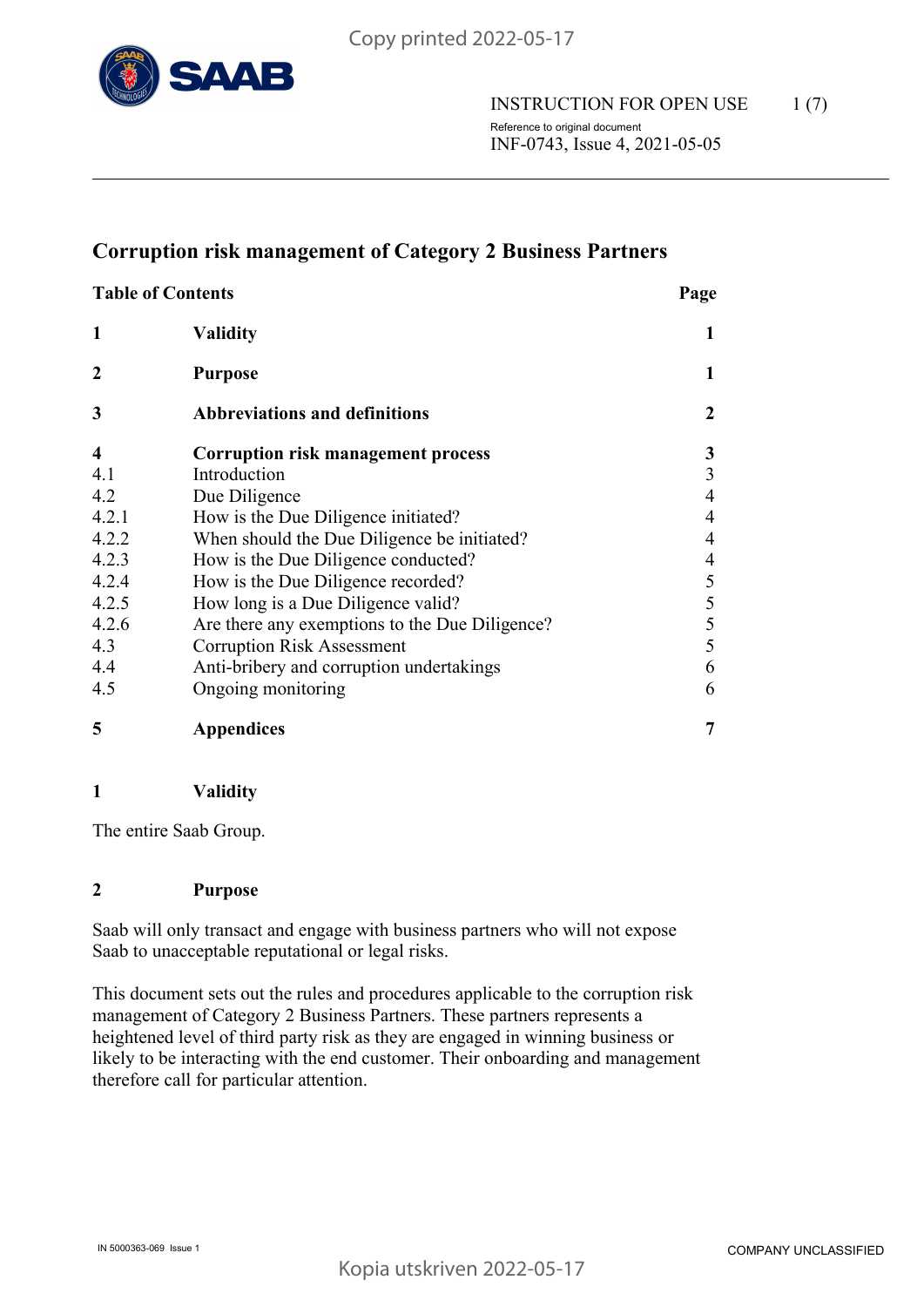

The following table sets out the business partners that belong in category 2.

| <b>Business partners</b> | <b>Characteristics</b>                                                                                                                                |
|--------------------------|-------------------------------------------------------------------------------------------------------------------------------------------------------|
| <b>Prime Contractors</b> | Air framers, shipyards, construction<br>companies or other companies that Saab<br>sells to that are not the end customer for that<br>particular sale. |
| <b>Offset Suppliers</b>  | Companies that Saab purchases goods or<br>services from to discharge existing offset<br>obligations.                                                  |
| <b>Teaming Partners</b>  | Companies that Saab co-operates with<br>regarding marketing and sales.                                                                                |

For more information and guidance about which business partners that are Category 2 Business Partners, please refer to Saab's Business Partner Categorization Table GMS-0518 or contact MNM or E&C.

Reference

GMS-0518 Saab's Business Partner Categorization Table

## **3 Abbreviations and definitions**

| <b>Anti-Bribery Screening</b>               | Screening of the Business Intermediary<br>against relevant databases, incl. denied<br>parties and politically exposed persons lists. |
|---------------------------------------------|--------------------------------------------------------------------------------------------------------------------------------------|
| <b>Category 2 Business Partner</b>          | A company who belong in category 2<br>according to Saab's Business Partner<br>Categorization Table.                                  |
| <b>Due Diligence</b>                        | The investigation of the professional and<br>ethical standing of a potential Category 2<br><b>Business Partner.</b>                  |
| <b>Due Diligence Questionnaire</b><br>(DDO) | The document in digital or physical form to<br>collect information from the Category 2<br><b>Business Partner.</b>                   |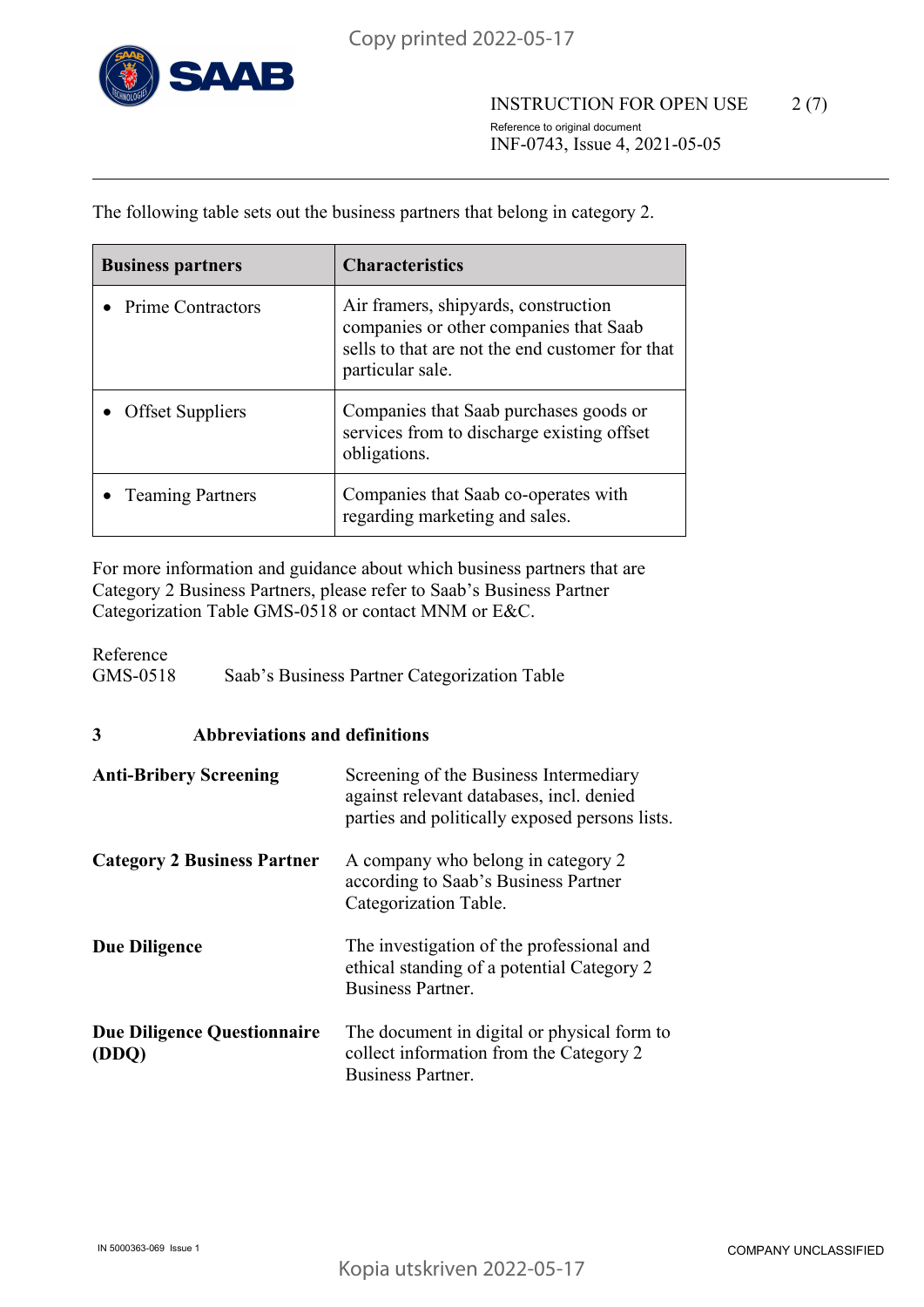

INSTRUCTION FOR OPEN USE 3 (7)

| Reference to original document |  |  |  |
|--------------------------------|--|--|--|
| INF-0743, Issue 4, 2021-05-05  |  |  |  |

| E&C                          | Ethics and Compliance, Saab's specialist<br>function for anti-bribery and corruption and<br>business ethics (WHO-0276).                                          |
|------------------------------|------------------------------------------------------------------------------------------------------------------------------------------------------------------|
| <b>MNM</b>                   | Market Network Management, Saab's<br>specialist function responsible for the<br>appointment and management of business<br>partners (WHO-0136).                   |
| <b>Red Flag</b>              | A fact, event or set of circumstances, or<br>other information that may indicate a<br>potential concern for illegal or unethical<br>business conduct (GMS-0525). |
| <b>Request For Screening</b> | The document in digital or physical form to<br>request the initiation of a Due Diligence of a<br>Category 2 Business Partner<br>(IN5000363-037).                 |

References

| WHO-0276 | Saab Group, Group Legal Affairs, Ethics and Compliance                   |
|----------|--------------------------------------------------------------------------|
| WHO 0136 | Saab Group, Group Legal Affairs, Market Network Management               |
| GMS-0525 | Saab Group, Group Legal Affairs, Ethics and Compliance                   |
|          | IN5000363-037 Saab Group, Group Legal Affairs, Market Network Management |

#### **4 Corruption risk management process**

#### **4.1 Introduction**

The corruption risk management process is made up of a number of steps that serve to identify and manage corruption risks in Saab's dealings with Category 2 Business Partners.

A flow chart of the process is found in INF-0743 App 1.

Reference INF-0743 App 1 Flow Chart Corruption Risk Management Process Business Partner Category 2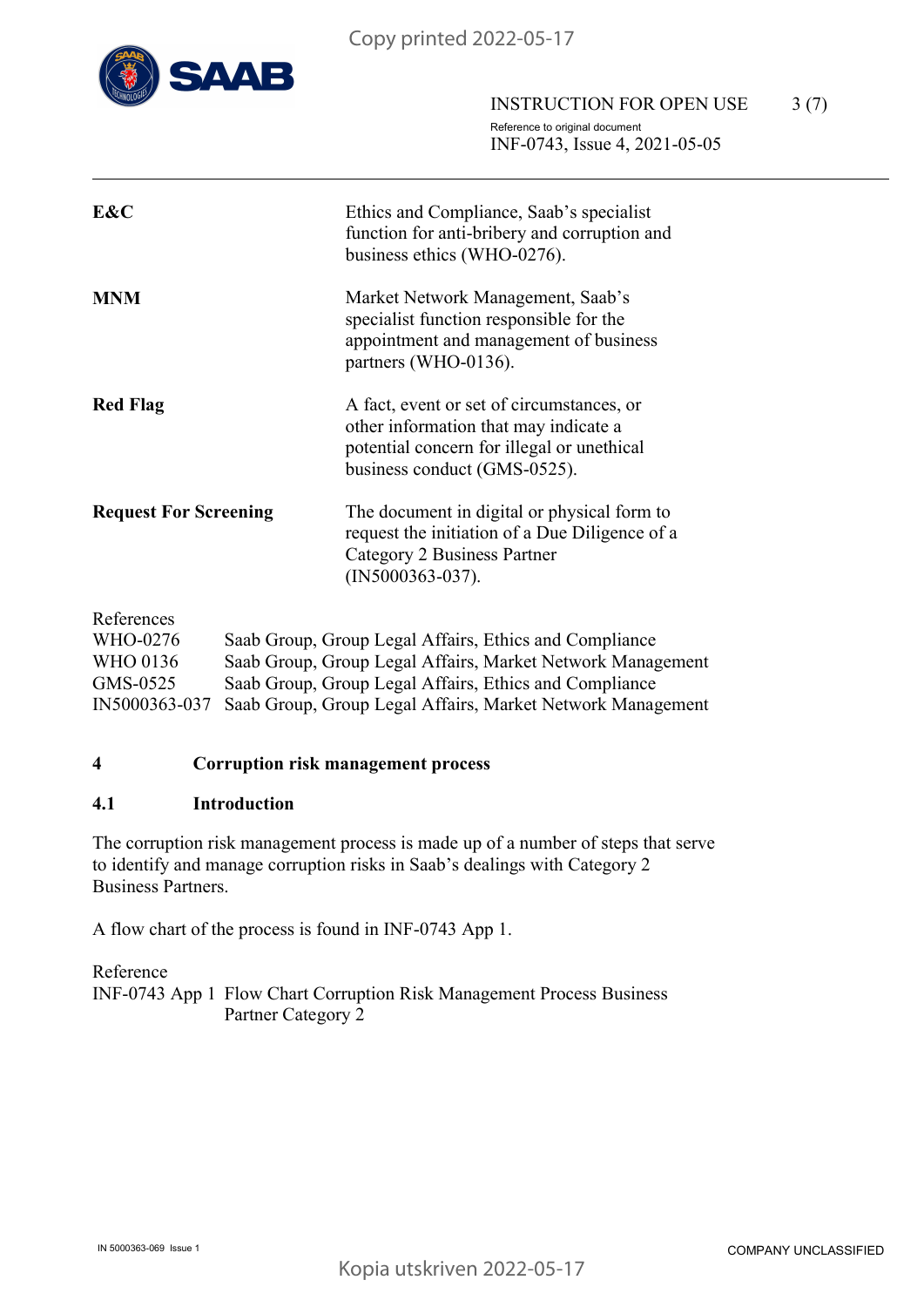

## **4.2 Due Diligence**

## **4.2.1 How is the Due Diligence initiated?**

A Saab organisation who wants to contract with a Category 2 Business Partner shall submit a Request For Screening (IN5000363-037) to MNM by email to [email address].

#### **4.2.2 When should the Due Diligence be initiated?**

While a Due Diligence must be conducted on all Category 2 Business Partners before Saab submits a binding proposal to, or enters into a binding contract with, that partner, there is no Due Diligence requirement before executing documents that are restricted to expressing an intention to contract.

However, it is still prudent to make the Category 2 Business Partner aware of the Due Diligence requirement at an early stage to align expectations and reduce the risk of misunderstandings as to the prerequisites for the co-operation.

#### **4.2.3 How is the Due Diligence conducted?**

Following receipt of the Request For Screening, MNM will initiate the Due Diligence by submitting a DDQ to the Category 2 Business Partner unless:

- 1. The Category 2 Business Partner has previously been deemed to expose Saab to an unacceptable legal or reputational risk, in which case MNM and the requesting Saab organisation should work together to decide whether there are sufficient reasons to conduct a new Due Diligence.
- 2. The Category 2 Business Partner has already passed a Due Diligence which remains valid, in which case the requesting Saab organisation may proceed to contract with the Category 2 Business Partner subject to attending to the other steps of this process.
- 3. Following consultation with E&C, MNM and the requesting Saab organisation agree that the DDQ is not the appropriate approach.

Once the DDQ has been returned (or it has been decided that the DDQ is not the right approach), MNM will proceed to conduct Anti-Bribery Screening of the potential Category 2 Business Partner.

Based on the result of the DDQ and the Anti-Bribery Screening and any other available information, MNM will decide whether any additional Due Diligence activities are needed.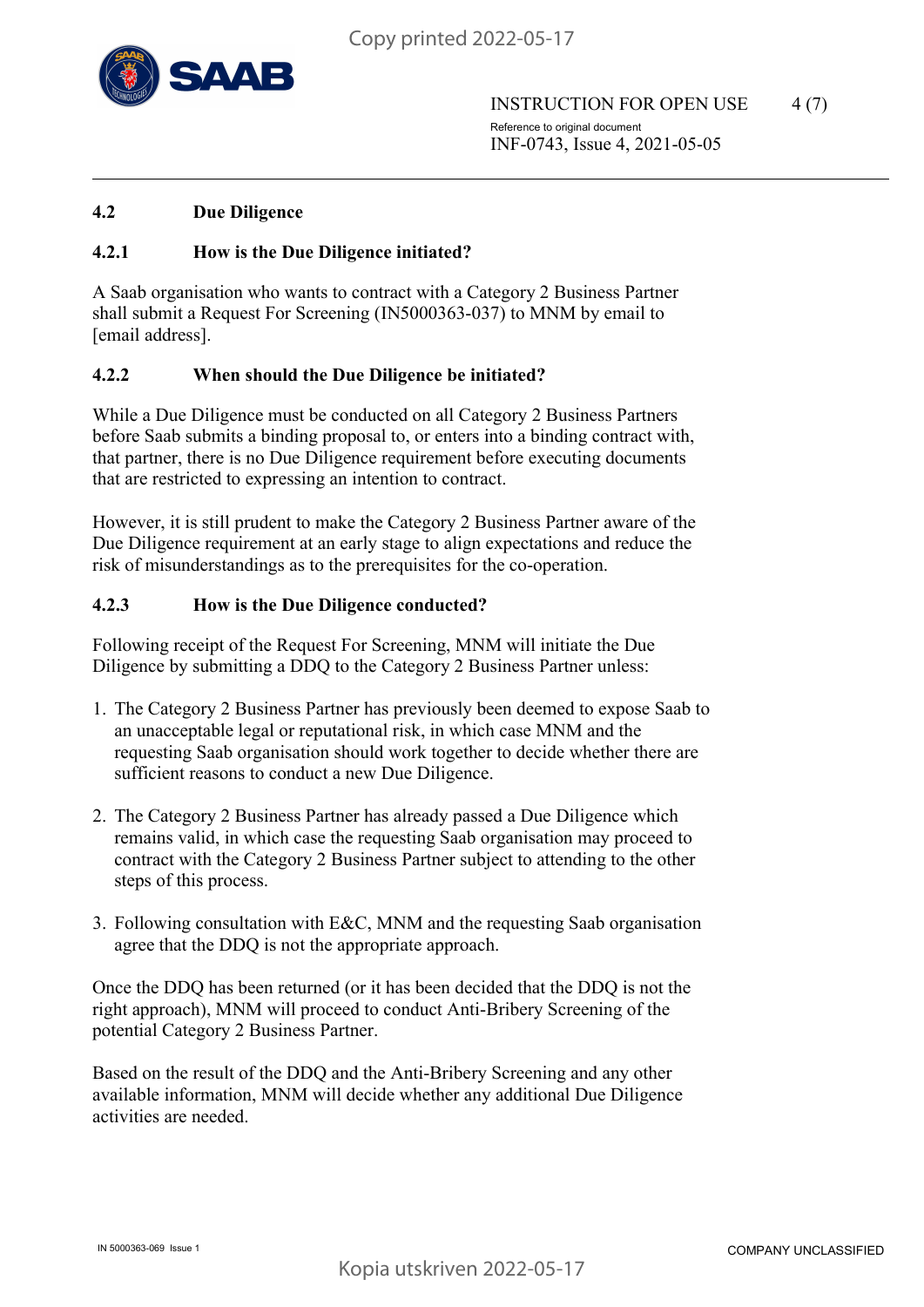

This may involve instructing a specialist Due Diligence provider to prepare an external report on the proposed Category 2 Business Partner or arranging face-toface meetings or conference calls between appropriate representatives of the Category 2 Business Partner and MNM or E&C to discuss potential risks and Saab's anti-bribery and compliance standards and expectations.

Following completion of the Due Diligence, MNM will issue a report setting out its recommendation as to the suitability of the proposed Category 2 Business Partner.

## **4.2.4 How is the Due Diligence recorded?**

MNM will keep a record of all forms, documents and reports completed, submitted or collected as part of the Due Diligence. The Saab representatives listed in the Request For Screening will have access to the documentation via a web link.

## **4.2.5 How long is a Due Diligence valid?**

The Due Diligence gives a snapshot of the professional and ethical standing of a Category 2 Business Partner and will have to be repeated regularly. The interval with which the Due Diligence should be repeated will normally range from 3 to 5 years depending on the nature and extent of the relationship. The interval for each individual Category 2 Business Partner will be decided by MNM.

## **4.2.6 Are there any exemptions to the Due Diligence?**

There is no requirement to conduct Due Diligence on Category 2 Business Partners that are owned, wholly or partly, by Saab.

Where Saab is dealing with several Category 2 Business Partners that belong to the same Company Group, the Due Diligence need not be conducted on each individual entity separately but may focus on the Company Group as a whole.

## **4.3 Corruption Risk Assessment**

Even though a Category 2 Business Partner has passed the Due Diligence the relevant Saab organisation will still have to ensure itself that the business or transaction to be performed through the co-operation with the Category 2 Business Partner does not expose Saab to unacceptable corruption risks.

It is up to the Saab organisation to decide how the corruptions risk assessment is conducted and recorded, unless MNM instructs otherwise in its recommendation. The template IN 5000362-320 may be used.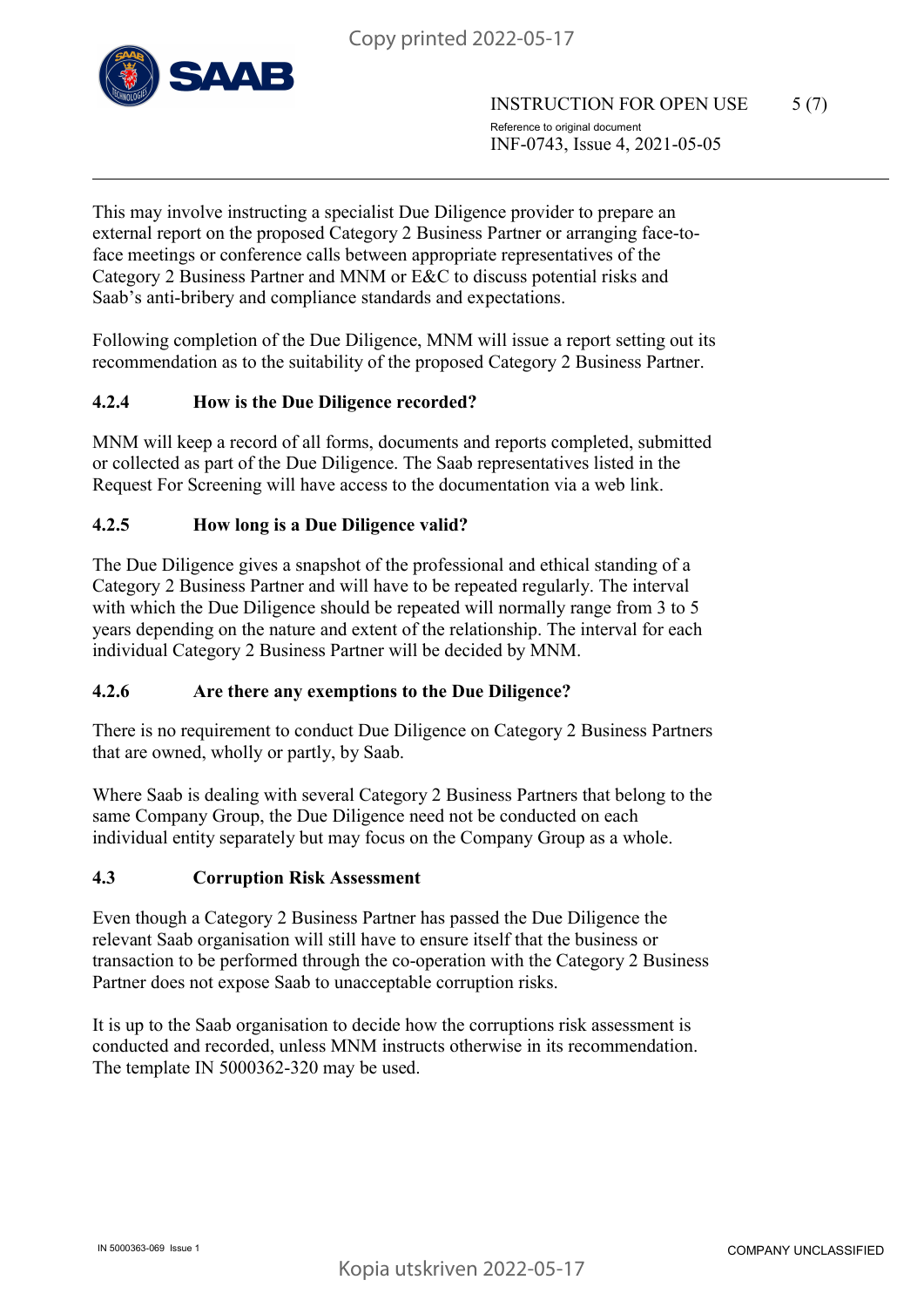

## **4.4 Anti-bribery and corruption undertakings**

All contracts with Category 2 Business Partners regarding marketing, sale or purchase must include anti-bribery and corruption clauses based on templates approved by E&C or that have been reviewed and approved by a Saab Legal Counsel.

If a Saab representative obtains a precedent or receives a draft contract that does not include anti-bribery and corruption clauses he or she should work with a Saab Legal Counsel to incorporate appropriate clauses.

It is the responsibility of the Saab organisation that wants to contract with a Category 2 Business Partner to ensure that the contract meets these requirements.

## **4.5 Ongoing monitoring**

MNM will ensure that Category 2 Business Partners are registered for ongoing Anti-Bribery Screening and that E&C and the relevant Saab organisation are promptly informed of any Red Flags detected from the screening.

The Anti-Bribery Screening does not mean that the relevant Saab organisation can abstain from its own monitoring of the Category 2 Business Partner. First-hand observations will often trump other information sources. It is the responsibility of all Saab personnel interacting with a Category 2 Business Partner to look out for Red Flags and if any are found, as soon as possible, report them to MNM or E&C.

Examples of Red Flags are set out in GMS-0525.

Reference GMS-0525 Bribery and Corruption Red Flags

The following are examples of situations or times when Red Flags may be more likely to arise and where particular attention must be paid.

- During price or fee negotiations.
- When new business is being tendered for.
- When there is knowledge that the Category 2 Business Partner is interacting with end customers or government officials concerning Saab's products or services.

The existence of a Red Flag does not mean that Saab automatically must cease dealing with the Category 2 Business Partner, but any Red Flag must be promptly investigated and resolved. If and how a Red Flag can be resolved will depend on its nature and the circumstances at hand.